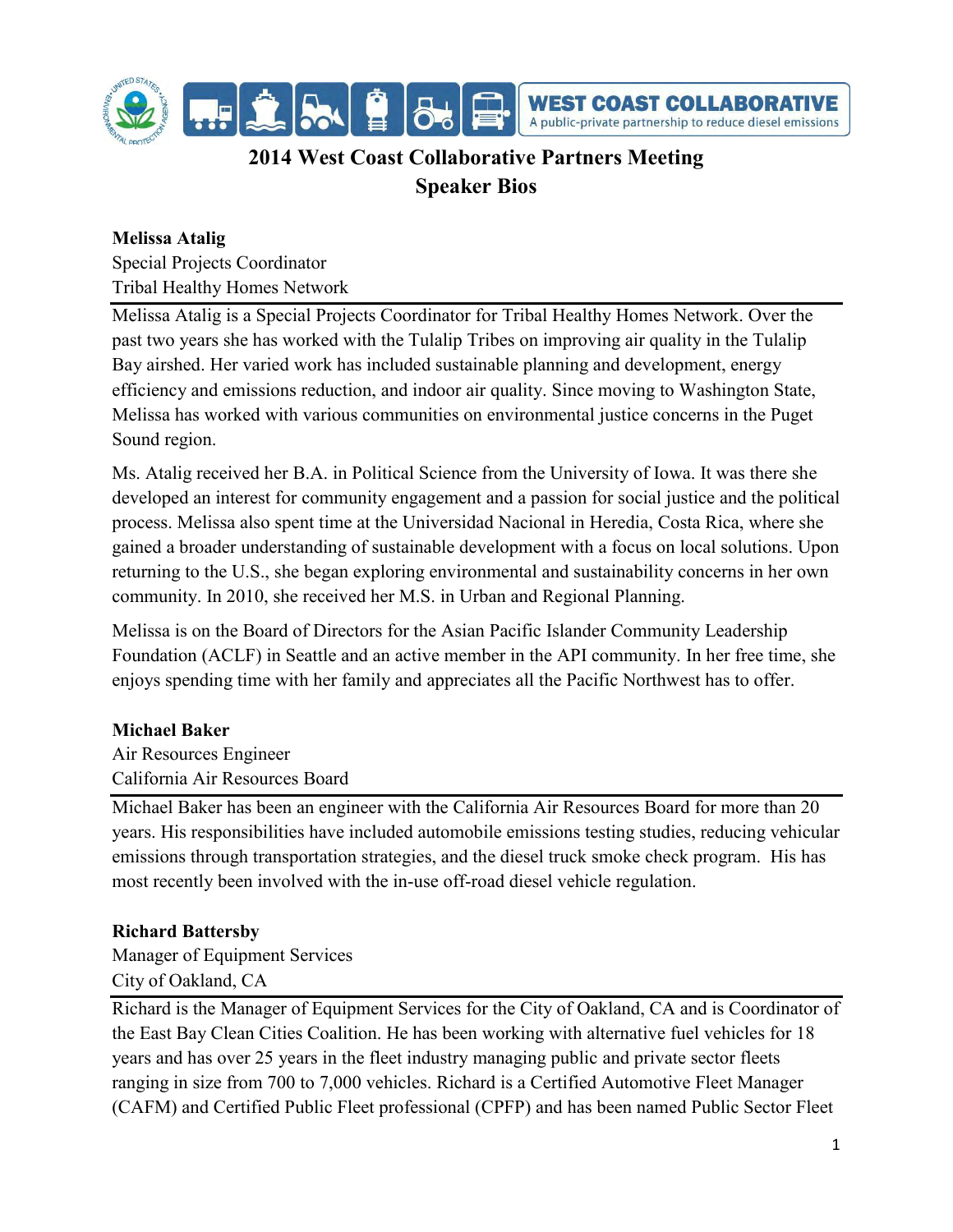Manager of the Year by both Government Fleet Magazine and the American Public Works Association. He is also an inductee into the Department of Energy Clean Cities and Public Fleet Manager Halls of Fame. Richard is a US Army veteran and has a BS degree from the California State University, Sacramento.

## **Jared Blumenfeld**

Regional Administrator U.S. Environmental Protection Agency, Region 9

Jared Blumenfeld was appointed by President Barack Obama to serve as EPA Regional Administrator for the Pacific Southwest in November 2009. EPA Region 9 is home to more than 48 million people in California, Arizona, Hawaii, Nevada, the Pacific Islands, and 148 tribal nations.

Mr. Blumenfeld has spent two decades on the front lines of protecting the environment both at home and internationally. His priorities at EPA include strong enforcement, environmental justice, protecting and restoring our air, land and waters, building strong federal, state, local and tribal partnerships, and taking action on climate change.

## **Duane Bratvold**

Principal Bratvold Group, LLC

Duane Bratvold is the OES manager with Webasto Thermo & Comfort Systems North America Inc. and owner of Bratvold Group LLC. He has 36 years of experience in heavy duty diesel and emissions. Working with many state and federal jurisdictions on emission retrofit projects. From crankcase ventilation systems to DPF and SCR systems Duane has a vast knowledge of emission control systems, engine characteristics, application engineering and failure analysis. Specializing in failed retro-fit projects he has seen a wide range of successful retrofit projects and what it takes to succeed. In studying failed projects many of the same mistakes have been made and can be avoided. He has authored programs that have been used by many to insure the success of retrofit programs. He has worked for DPF manufacturers and engine manufacturers which has given him a unique understanding of what is needed to apply emission controls to a wide range of equipment both on and off-road.

# **Jack P. Broadbent**

Chief Executive Officer/Air Pollution Control Officer Bay Area Air Quality Management District

Jack P. Broadbent serves as the Chief Executive Officer/Air Pollution Control Officer, for the Bay Area Air Quality Management District (Air District). In this position, Mr. Broadbent is responsible for directing the Air District's programs to achieve and maintain healthy air quality for the 7 million people that reside in the nine county region of California's San Francisco Bay Area.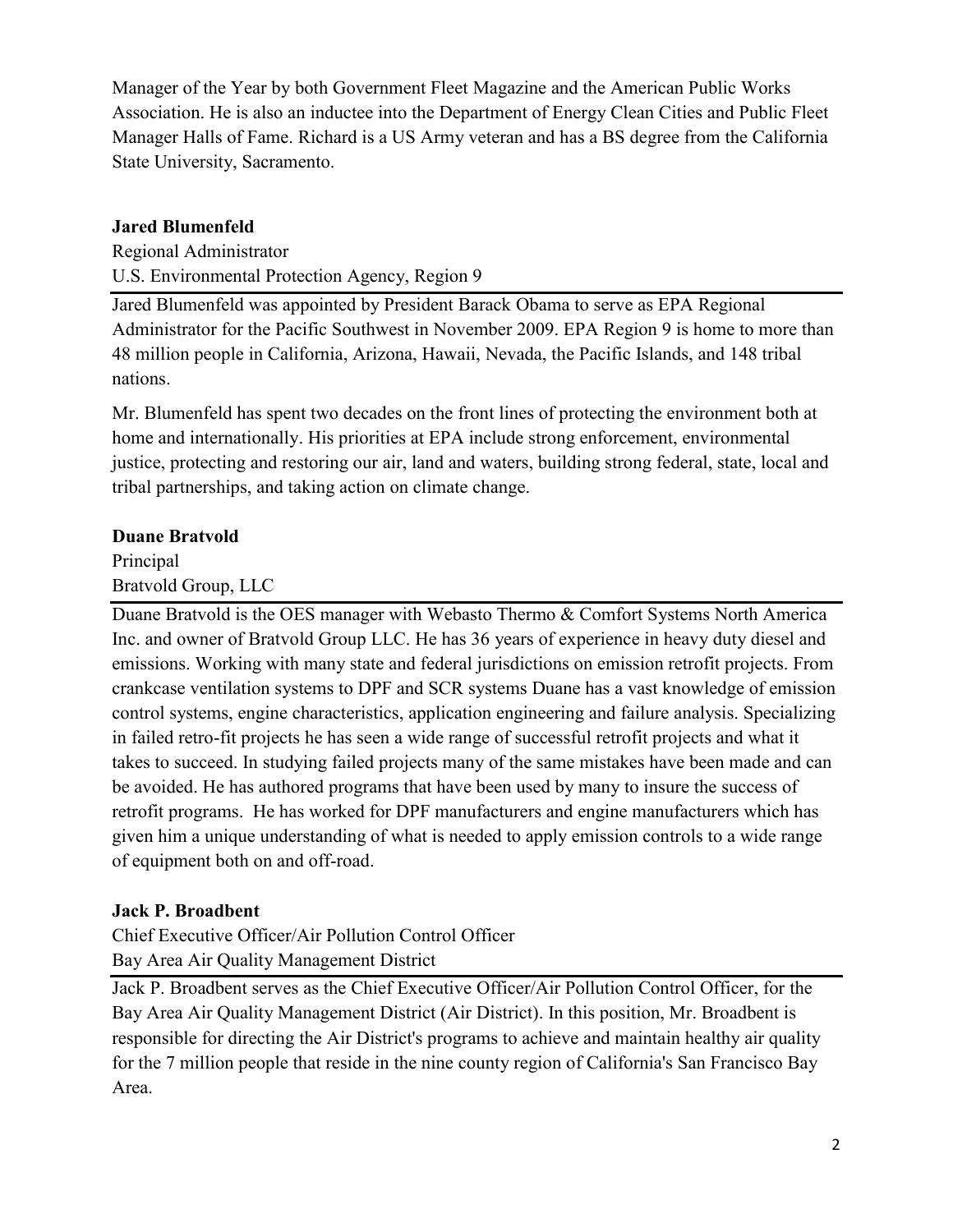Mr. Broadbent joins the Air District after serving more than two and a half years as the Director of the Air Division at the U.S. Environmental Protection Agency, Region IX. In that position, Mr. Broadbent was responsible for overseeing the implementation of the Clean Air Act as well as indoor air quality and radiation programs for the Pacific Southwest region of the United States. Before serving at the EPA, Mr. Broadbent worked for the South Coast Air Quality Management District as a Deputy Executive Officer, Director of Planning and other senior management positions. While at the South Coast District, Mr. Broadbent directed the development of a number of landmark programs that contributed to significant improvements in air quality in the Los Angeles region.

Mr. Broadbent also has experience in private industry. In the 1980s, Mr. Broadbent served as Corporate Environmental Programs Manager for the largest private employer in California: Hughes Aircraft Company. Mr. Broadbent holds a Master's degree in Environmental Administration and a Bachelor of Science degree in Environmental Science—both from the University of California at Riverside.

#### **Dan Brown**

Co-Lead, West Coast Collaborative U.S. Environmental Protection Agency, Region 10

Dan has spent the past 22 years working for the US Environmental Protection Agency, in both national and regional offices, implementing voluntary and regulatory programs to reduce air pollution from industrial, construction and transportation sector sources. Currently he leads the EPA's West Coast Collaborative public-private partnership with his colleagues in EPA's Region 9 office. He has an MS in Environmental Science and Engineering, a BS in Civil Engineering and is an AEE Certified Energy Manager.

# **Stan Bruner**

Emissions Solutions Technical Sales Representative Caterpillar, Inc.

Stan is currently the Cat Emissions Solutions Global Technical Sales Rep for off road machine repowers. He focuses on driving repower sales globally for Cat's suite of mobile repower solutions, which range from 180HP to 4000HP.

Stan joined Caterpillar Emissions Solutions in May, 2001, and has 13 years of experience with Caterpillar. Stan also was a contract employee for Caterpillar for 2.5 years prior to joining the company. Altogether, Stand has been working at Caterpillar for more than 15 years. Throughout his career, Stan has held positions in manufacturing, engineering, project management, reliability analysis, and most recently marketing as the Technical Sales Representative.

Since November 2010, Stan has been positioned in Southern California to support the repower market and our dealer network. Having been personally involved in the development of numerous solutions, he is very familiar with the solutions that Caterpillar developed to support California's repower needs as well as the unique emissions requirements for this territory. Stan is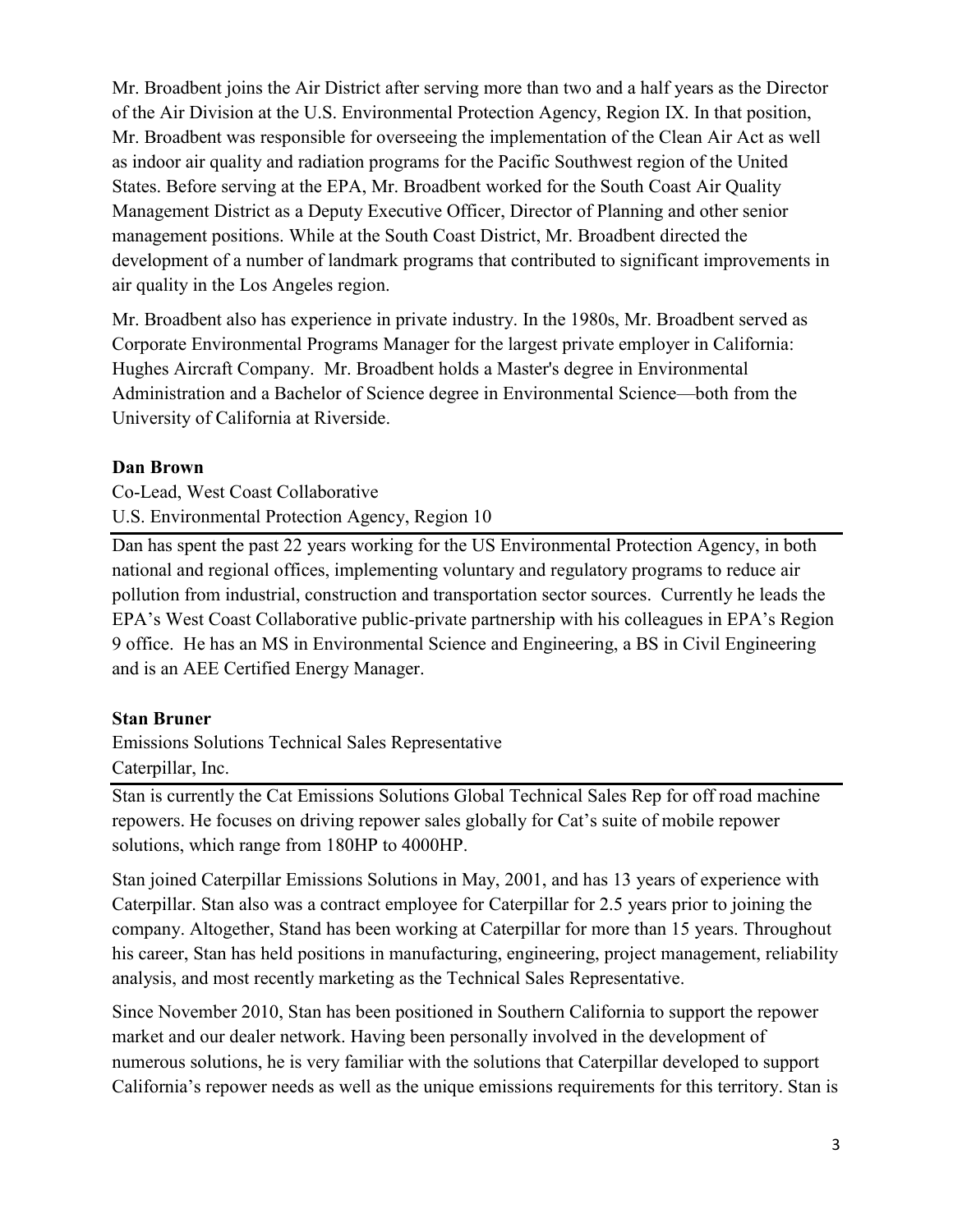also very knowledgeable regarding the technical challenges that we face engineering Tier 4 repower solutions.

## **Christopher Cannon**

Director of Environmental Management Port of Los Angeles

Christopher Cannon is the Director of Environmental Management for the Port of Los Angeles, a position he has held since 2010.

Cannon is responsible for balancing commerce and growth with environment and community at the nation's busiest container port. The Environmental Management Division assesses environmental impacts of development projects and determines appropriate mitigation measures. Other Environmental Management Division responsibilities include compliance with state and federal environmental law; development of special studies involving water quality and air quality; contamination characterizations; wildlife management; and establishment of policies regarding environmental quality issues.

Cannon has worked at the Port of Los Angeles as a consultant since 2004, most recently helping to manage the implementation and daily operation of the highly successful Clean Truck Program. Before his work on the Clean Truck Program, Cannon worked with the Port Environmental Management Division's Air Quality and CEQA groups, supporting the development of key air projects such as the Clean Air Action Plan and its efforts to complete critical environmental impact reports for Port-related projects. Cannon has 21 years of experience in the environmental services industry, working on a range of projects while employed by ENVIRON International Corporation and TRC Environmental Solutions.

Cannon also spent two years as a legislative assistant for environmental policy on the Washington, D.C. staff of U.S. Representative Martin Sabo of Minnesota.

Cannon received a bachelor's degree in international relations from Dartmouth College and a law degree from University of California at Berkeley's Boalt Hall School of Law.

#### **Tim Carmichael**

President California Natural Gas Vehicle Coalition

Tim Carmichael is the President of the California Natural Gas Vehicle Coalition. The Coalition is an association of natural gas vehicle and engine manufacturers, utilities, fuel providers and fleet operators serving the state. The Coalition works with legislators and regulators to develop policies that will increase alternative fuel and vehicle use, support new initiatives and provide up-to-date information on NGV technology and market developments.

Tim previously worked with the Coalition for Clean Air, one of California's leading environmental advocacy organizations. Over 14 years he served as Executive Director and Policy Director and led efforts to reduce pollution from ports and freight transportation, increase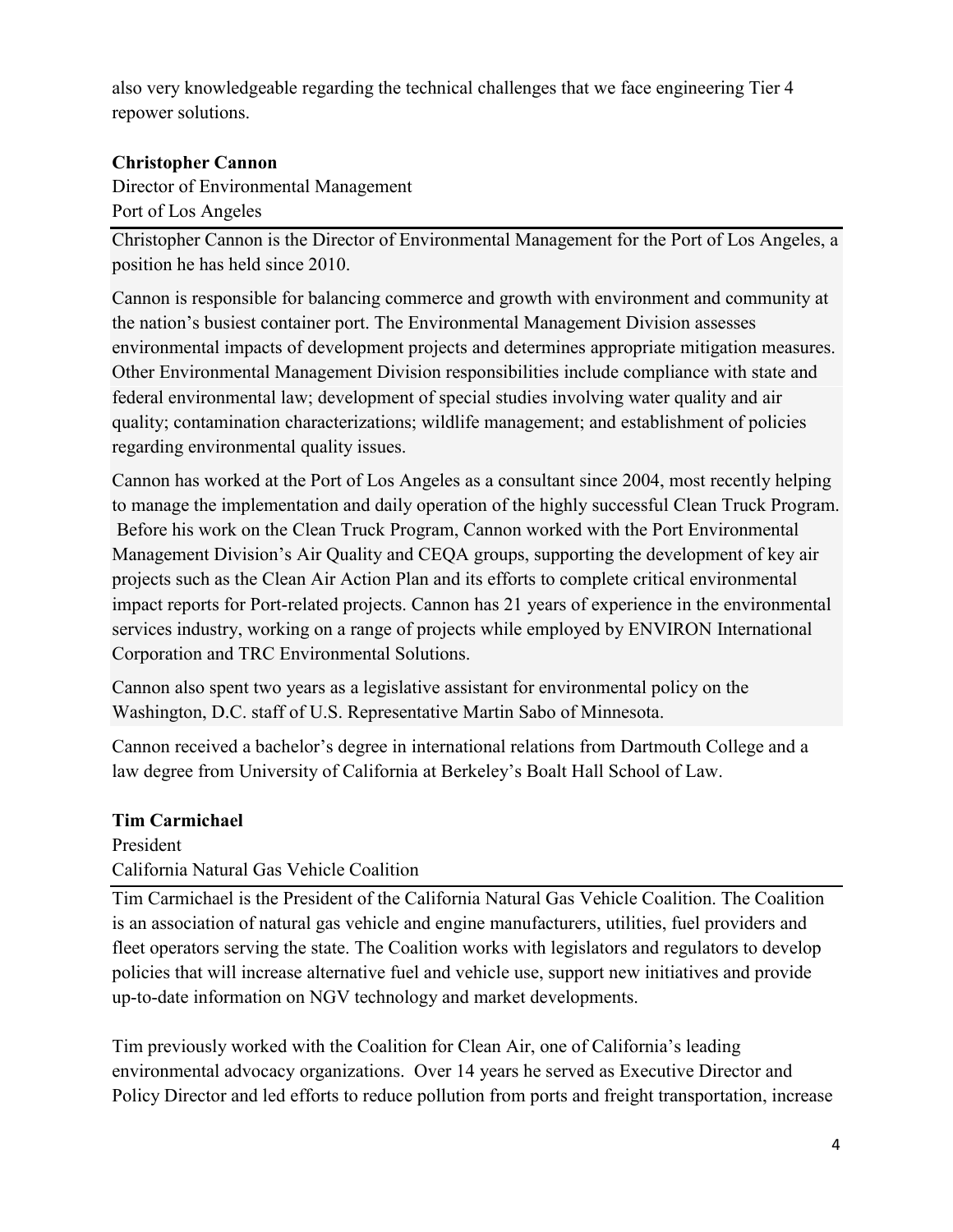the use of advanced transportation technologies, reduce the use of toxic chemicals, and include community health protections in California's strategy for addressing climate change. Prior to joining the Natural Gas Vehicle Coalition Tim also worked briefly with Conscious Ventures Group, an environmental consulting group working on renewable energy policy issues. Tim attended UCLA, where he received bachelor's degrees in economics and history.

# **Michael Carter**

#### Director of Environment

## U.S. Department of Transportation, Maritime Administration

Mr. Michael Carter is the Director of the Office of Environment at the U.S. Department of Transportation, Maritime Administration. His office is responsible for environmental management and compliance for Maritime Administration operations, such as the National Defense Reserve Fleet and the US Merchant Marine Academy, and programs. He serves as the advisor to the Associate Administrator for Environment and Compliance on environmental matters related to maritime activities and intermodal infrastructure planning and development.

In recent years, Mr. Carter's Office has been working on an initiative to improve collaboration among Federal agencies, such as EPA, USCG, NOAA, and MARAD, maritime industry, and academia to address emerging environmental challenges facing maritime stakeholders. Recent areas of focus are port and intermodal infrastructure development, ballast water treatment technology testing, port and vessels air emissions and energy, and transportation congestion mitigation. Another important focus for his Office is the integration of marine transportation as a key component of the national transportation system and as a critical element of overall environmental sustainability as it relates to transportation.

Before joining the Maritime Administration in August 1995, Mr. Carter was in private environmental law practice. He was awarded a B.S. degree, magna cum laude, in Forestry and Wildlife Management from Virginia Polytechnic Institute and State University in 1982 and received his J.D. from Catholic University of America in 1985.

#### **Wayne Cochrane**

Regional Sales Manager, Pacific Northwest CDTi

Wayne Cochrane has been with in the heavy-duty exhaust field for over 30 years. For the past 14 years he has been with CDTi / Engine Control Systems. 7 years ago Wayne moved from Ontario Canada to Reno, Nevada to assume the role of Regional Sales Manager, Diesel Particulate Filters for the California market. He brings with him a vast knowledge of the PM filters for both on and off-road applications.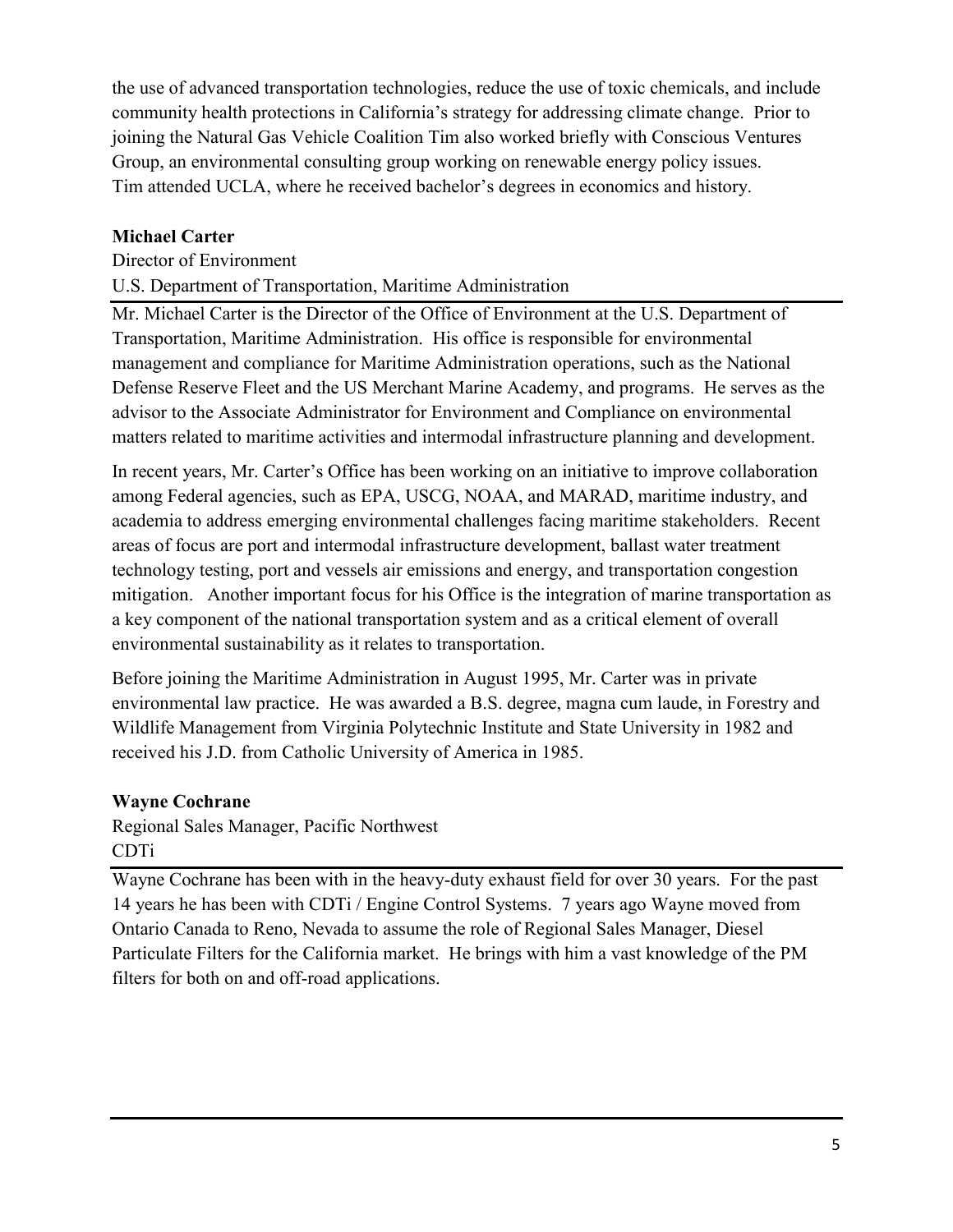## **Kevin Downing**

Clean Diesel Program Coordinator Oregon Department of Environmental Quality

Kevin Downing came west and graduated from Reed College. He has worked for the Department of Environmental Quality since 1992 where he initially led the efforts of the Department to respond to the challenges of the 1990 amendments to the Clean Air Act by meeting every one of the requisite deadlines on time. He has also been responsible for the development and implementation of multiple air and water quality programs including nonpoint source pollution reduction projects, vapor recovery from marine loading of petroleum products and air quality regional maintenance plans. In the past few years he has been leading the state's efforts to reduce the impact of diesel emissions through the creation of a public/private partnership to support installing advanced pollution controls on existing diesel vehicles in public and private fleets across the state. He is a founding member of the steering committee of the West Coast Diesel Collaborative. He has made numerous presentations on the application of clean diesel technology to citizen, business and academic groups in Oregon as well as elsewhere in the Pacific Northwest and nationally.

## **Carlos R. Evans**

Attorney-Advisor

Office of Sustainable Communities, U.S. Environmental Protection Agency

Carlos Evans is a legal and policy advisor in U.S. EPA's Office of Policy. Mr. Evans has over a decade of experience providing legal and policy advice at EPA. Mr. Evans began his career at the Agency as an assistant regional counsel in Region 5, Chicago, IL, where he litigated administrative claims and counseled program offices on multimedia issues. Mr. Evans then transitioned to the Office of Enforcement and Compliance Assurance, Washington, DC, where he developed policies related to Superfund and other cleanup authorities. Over the past few years, Mr. Evans has provided legal and policy advice to EPA's senior leadership to help the Agency achieve its goal of making a visible difference in communities, particularly in those communities that are overburdened by environmental pollution. Mr. Evans earned his Bachelor of Arts degree from the University of Michigan, Ann Arbor, and received his Juris Doctor from Howard University School of Law.

#### **Amy L. Fowler**

Manager, Clean Air Initiatives Puget Sound Clean Air Agency

Amy joined the Puget Sound Clean Air Agency in 2000 and spent nearly 10 years leading the agency's diesel emission reduction projects and wood smoke reduction efforts. Since early 2010, Amy has managed the agency's Department of Clean Air Initiatives. This department develops and implements voluntary and incentive-based programs to reduce fine particle pollution from indoor burning and diesel vehicles and equipment, and reduce greenhouse gas emissions from the transportation sector.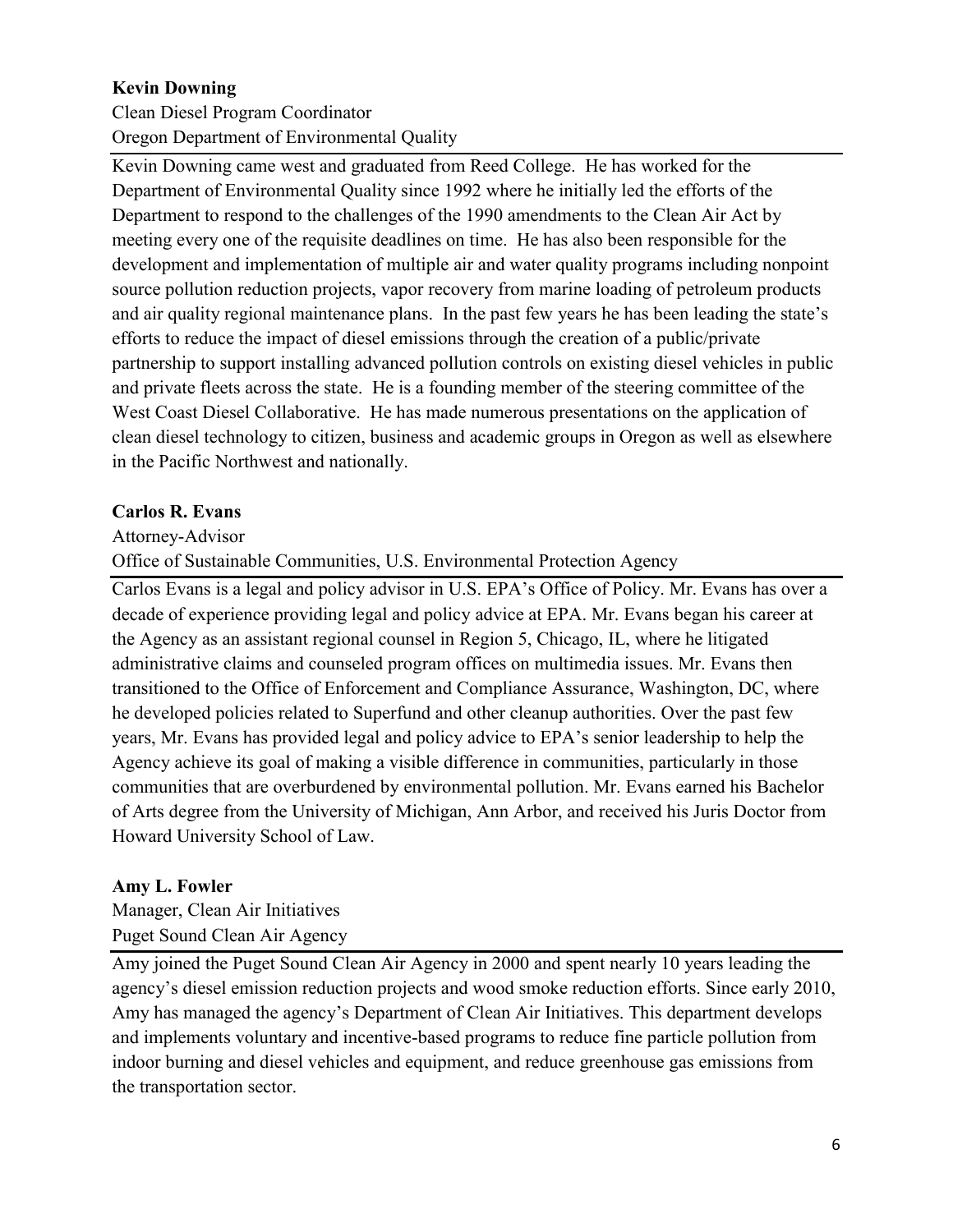Previously, Amy was employed by the New York State Environmental Facilities Corporation, a non-regulatory state agency, as a member of the state's Small Business Assistance Program (created under the Clean Air Act). There Amy conducted seminars on air pollution regulations that affected small businesses and served as a writer, editor, and graphic designer for related technical publications and outreach materials. Prior to that, she was a technical seminar instructor and technical editor for a university-based research center on lighting technologies and applications, and has held other technical communications positions in the private and non-profit sectors.

#### **Janice Gedlund**

Seaport Air Quality Program Manager Port of Seattle

Janice Gedlund is the Air Quality Program Manager for the Port of Seattle's Seaport Division. She is responsible for the Port's implementation of the Northwest Ports Clean Air Strategy which aims to reduce air pollutant and greenhouse gas emissions. Janice has a broad background in the environmental sphere including regulatory development and enforcement, pollution prevention, sustainability programs, environmental management systems, emergency response and environmental assessment. Throughout her career, Janice has worked for federal, state and local government agencies. She has a B.S. in environmental health and is a Certified Hazardous Materials Manager.

## **Margaret Gordon**

Co-Director

West Oakland Environmental Indicators Project

Margaret Gordon co-founded and co-directs the West Oakland Environmental Indicators Project (EIP), an IRS-recognized 501(c)(3) headquartered on 14th Street , across I-880 from the Port of Oakland . EIP works with neighborhood organizations, physicians, researchers, and public officials to ensure West Oakland residents have a clean environment, safe neighborhoods, and access to economic opportunity. Many local, state, and national entities have recognized Gordon for her efforts to improve Oakland's quality of life. In 2006, the U.S. Environmental Protection Agency recognized EIP for its "work to improve local air quality." In 2007, Gordon was inducted into the Alameda County Women's Hall of Fame for her leadership on behalf of West Oakland's residents. Due to Gordon's knowledge of the Port of Oakland Maritime operation, she has been nominated by Mayor Ron Dellums and selected by the Oakland City Council to the Port of Oakland Board of Commissioners in 2008. Margaret Gordon is a life-time resident of the Bay Area, mother of three adult sons and grandmother of eleven.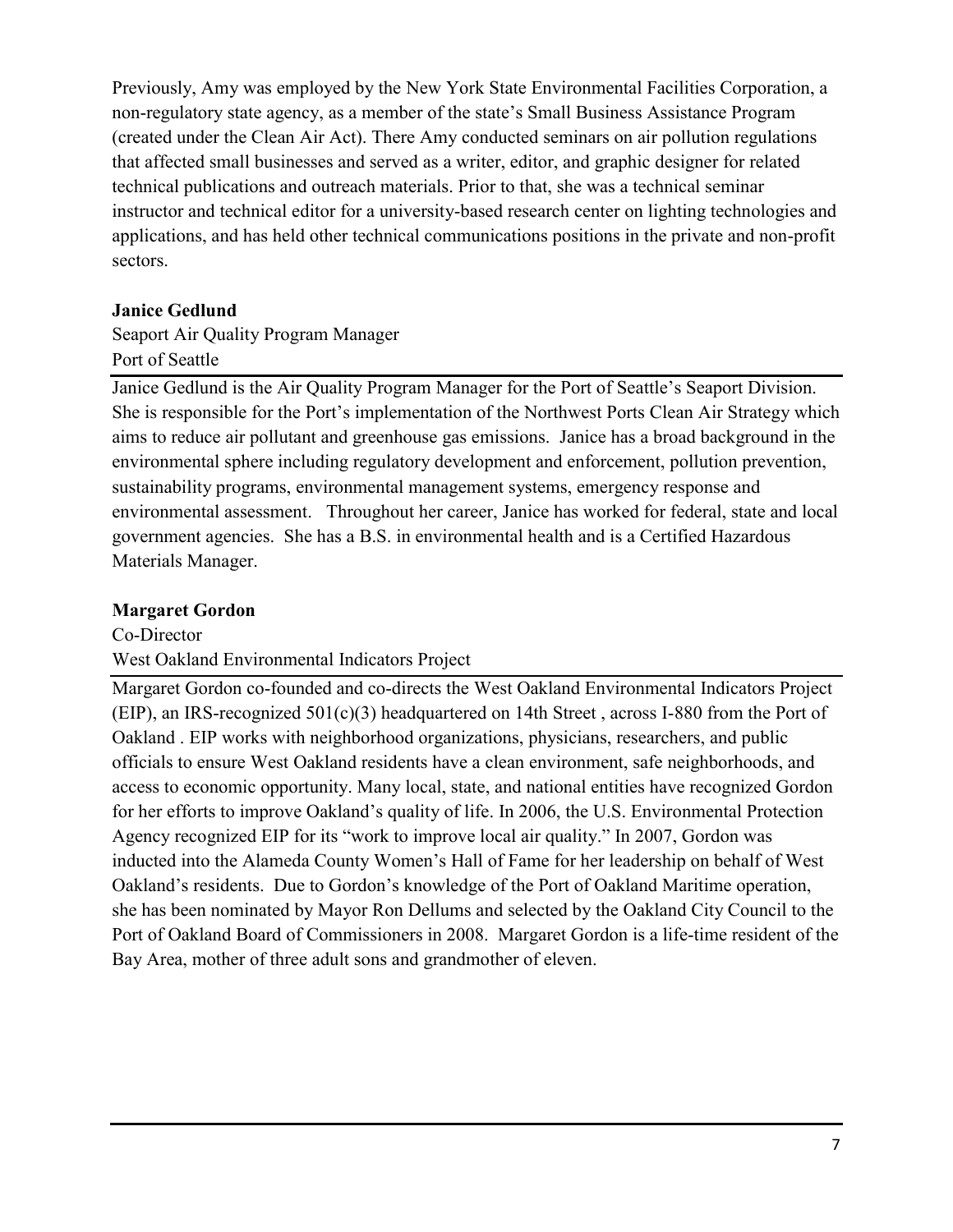## **Camron Gorguinpour**

Executive Director, Plug-In Vehicle Program U.S. Department of Defense

Dr. Camron Gorguinpour serves as the Executive Director for the Department of Defense Plug-In Electric Vehicle Program. He is responsible for designing and executing a large-scale, multiyear effort to integrate PEV's into the Defense Department's non-tactical vehicle fleet. In addition to these duties, Dr. Gorguinpour serves the Director of Transformational Innovation to the Assistant Secretary of the Air Force for Acquisitions (SAF/AQ).

Prior to arriving at the Pentagon, Dr. Gorguinpour served as Executive Director for Scientists & Engineers for America - a 501c-3 nonprofit, non-partisan organization dedicated to engaging scientists and engineers in public policy and political activities. Dr. Gorguinpour also served for six years as Co-Founder and Executive Director for Space Science Outreach and Research (SSOAR) - a 501c-3 nonprofit organization dedicated to promoting science and education. Through SSOAR, Dr. Gorguinpour executed numerous programs, including the creation of two public charter schools in collaboration with NASA, the University of California at Berkeley, and the Cesar E. Chavez Foundation. Dr. Gorguinpour served for four years as a lecturer and parttime faculty member in the Bioengineering Department of the University of California, Berkeley. In this role, he created and taught courses in the field of Bioastronautics (i.e. human physiology in space).

He holds a bachelor's degree in Astrophysics and Physics from the University of California, Berkeley and a PhD from the UC Berkeley/UC San Francisco Joint Graduate Program in Bioengineering.

#### **Larry Greene**

Executive Director/Air Pollution Control Officer Sacramento Metropolitan Air Quality Management District

Larry F. Greene is the Executive Director of the Sacramento Metropolitan Air Quality Management District. Larry has a Bachelors Degree in Science Education from NC State University, and Masters Degrees in Logistics Management from Florida Institute of Technology and Human Resources Education from Boston University. He is a Past-President of the California Air Pollution Control Officers Association (CAPCOA) and serves as a permanent member on the CAPCOA Board of Directors. He serves on the National Association of Clean Air Agencies (NACAA) Board of Directors as Co-Vice President and Co-Chair of the Global Warming Committee.

# **Royce Johnson**

Regional Sales Manager, Western Region Webasto Thermo & Comfort North America, Inc.

Royce Johnson is the Regional Sales Manager for Webasto Thermo & Comfort North America, Inc. As a CA native, Royce has been an environmental crusader in the automotive industry for over 25 years. Working specifically in the diesel arena for the past 12 years. Most recently with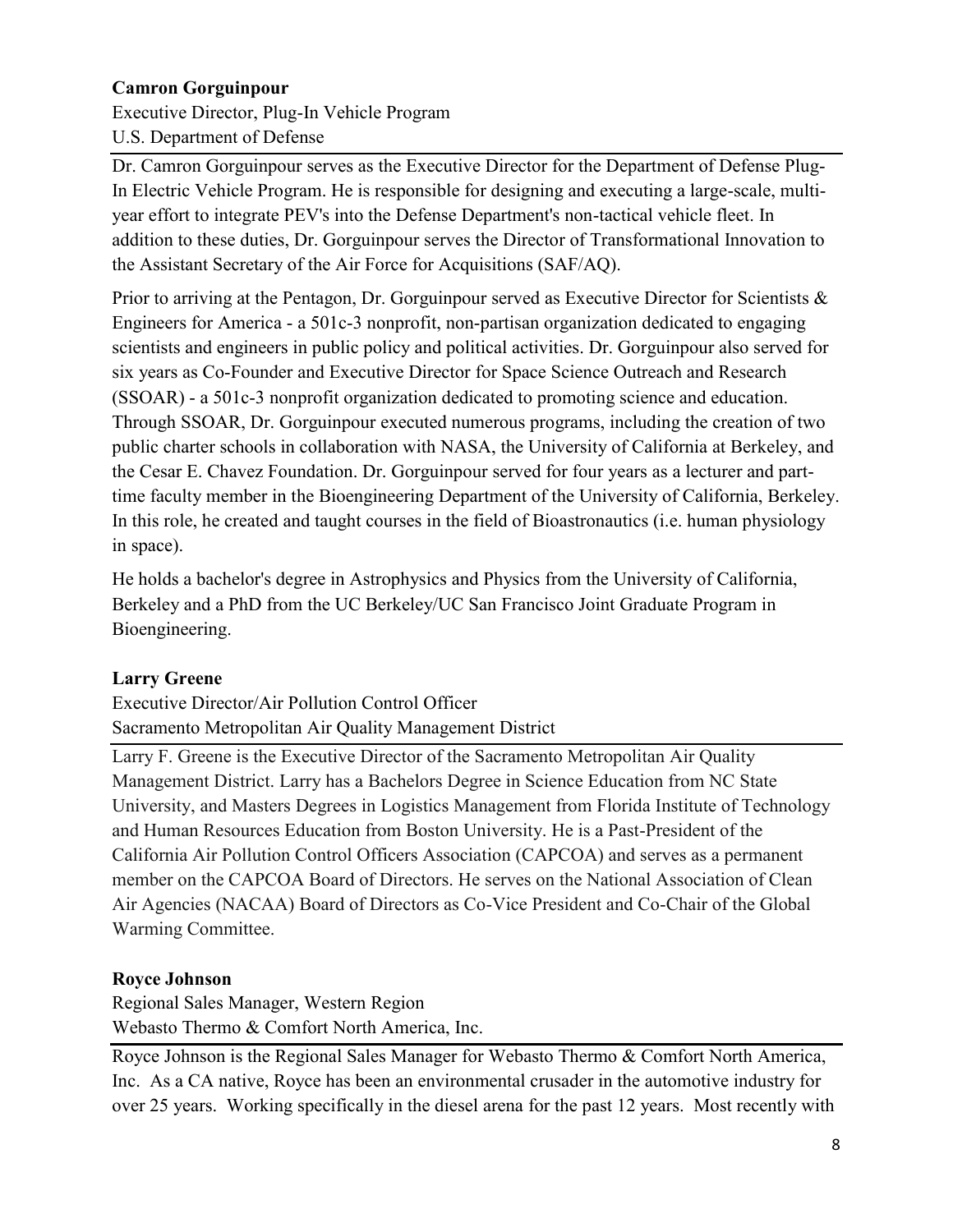Webasto Thermo & Comfort providing Idle Reduction strategies and solutions for the transportation industry. Solutions for "Personal and or Mechanical Comfort" in various transportation segments, that reduce dependency on oil by saving fuel and engine maintenance. Environmentally, Webasto Thermo & Comfort's emissions reduction strategies protect our environment by significantly reducing GHG's.

# **Deborah Jordan**

Director, Air Division U.S. Environmental Protection Agency, Region 9

Deborah Jordan is Air Division Director for the U.S. Environmental Protection Agency's Region IX. She oversees about 100 staff members working with 45 state and local air agencies charged with improving air quality in the Pacific Southwest. Dr. Jordan is responsible for enforcing the Clean Air Act on state and tribal lands and lending the Region's efforts to address climate change.

Dr. Jordan has been Air Division Director since March 2004, after serving as Chief of Staff to the Regional Administrator. She has worked at EPA since 1989.

Dr. Jordan received her Ph.D. in chemical engineering from the University of California at Berkeley, and master's and bachelor's degrees from the University of Kansas.

## **Kate Kelly**

Director, Air, Waste & Toxics

U.S. Environmental Protection Agency, Region 10

Kate Kelly is the Director of the Environmental Protection Agency's Region 10 Office of Air, Waste & Toxics. In that role, is responsible for oversight and implementation of the hazardous and solid waste regulations, and the Clean Air Act programs in Alaska, Idaho, Oregon and Washington.

Before joining EPA in 2010, Kate was elected to three terms in the Idaho Senate. After serving in several leadership positions, for the last two years of her legislative service Kate was Senate Minority Leader, making her the ranking Senate Democrat.

Early in her career Kate spent four years with Boise Cascade Corporation's Minerals Department and six years with the Idaho Attorney General's Office Natural Resource Division, most of it assigned to represent the Idaho Department of Environmental Quality where she was the lead attorney for hazardous waste. She also served five years as a senior administrator with the Idaho DEQ, managing both the air quality and waste management programs respectively.

Kate received a B.A. degree from George Mason University, a M.S. degree from the University of Idaho College of Mines, and a J.D. degree from the University of Utah College of Law.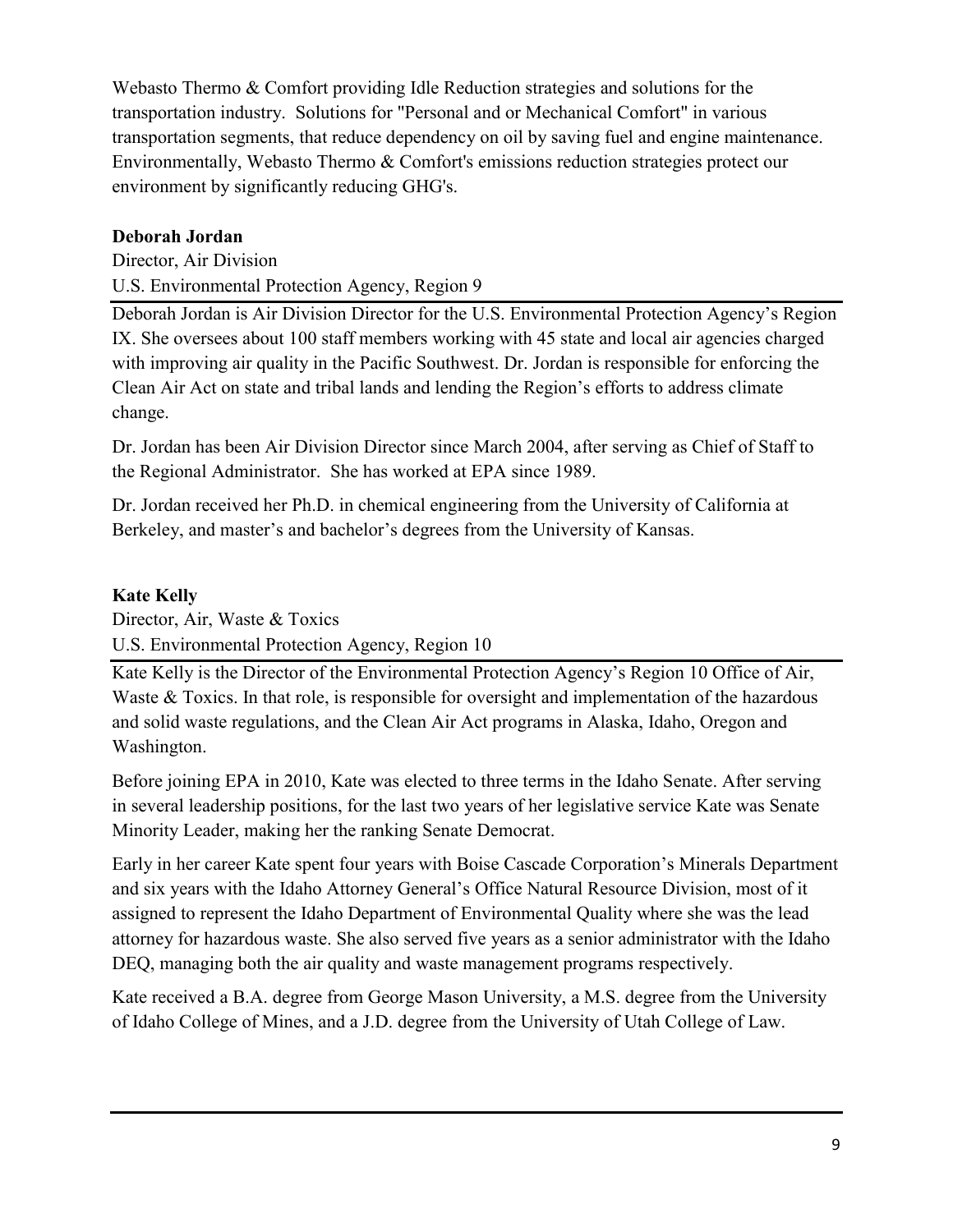# **Adam Langton**

Regulatory Analyst, Market-Based Climate Strategies California Public Utilities Commission

Adam is the staff lead for the alternative-fueled vehicles proceeding at the California Public Utilities Commission. In this role, Adam advises the Commission on a range of issues aimed at increasing adoption of zero-emission vehicles for different transportation applications. Adam also supports the Governor's Office in designing and implementing the California Zero Emission Vehicle Initiative, including efforts to identify barriers to vehicle-grid integration. He was the lead technical analyst involved in developing the infrastructure components of the CPUC-NRG settlement, a \$100 million investment in charging stations in California. He is also involved in the implementation of the carbon cap-and-trade program for California's electricity sector.

Adam has a bachelor's degree in economics from Boston College and a graduate degree from the Goldman School of Public Policy at UC-Berkeley. Prior to graduate school, Adam was an analyst at the U.S. Office of Management and Budget, analyzing surface transportation programs and regulations.

## **Joseph K. Lyou**

President and CEO, Coalition for Clean Air; and Governor's Appointee, Governing Board, South Coast Air Quality Management District

Dr. Joseph K. Lyou believes that everyone has the right to breathe clean air. He has worked for nearly 25 years to improve environmental health and conditions in California's most polluted and disadvantaged communities. Dr. Lyou serves as President and CEO of the Coalition for Clean Air, a state-wide organization dedicated to restoring clean and healthful air to all of California. He advocates for effective public policy and practical business solutions that reduce air pollution, protect public health, and prevent climate change.

Dr. Lyou also serves as the Governor's Appointee to the South Coast Air Quality Management District Governing Board, the public agency responsible for improving air quality for more than 16 million people living in Southern California.

Dr. Lyou founded the California Environmental Rights Alliance in 2003 and served as Executive Director through August 2010. He previously held management positions with the California League of Conservation Voters Education Fund and the Committee to Bridge the Gap.

He received his Ph.D. from the University of California Santa Cruz in 1990.

#### **Gay MacGregor**

Senior Policy Advisor, Transportation and Climate Division Office of Transportation & Air Quality, U.S. Environmental Protection Agency

Gay MacGregor serves as a senior policy advisor in US EPA's Office of Transportation and Air Quality (OTAQ). She co-chairs the Agency's Clean Air Act Advisory Committee's Mobile Source and Technical Review Sub-committee (MRSTS), which provides advice to the Agency.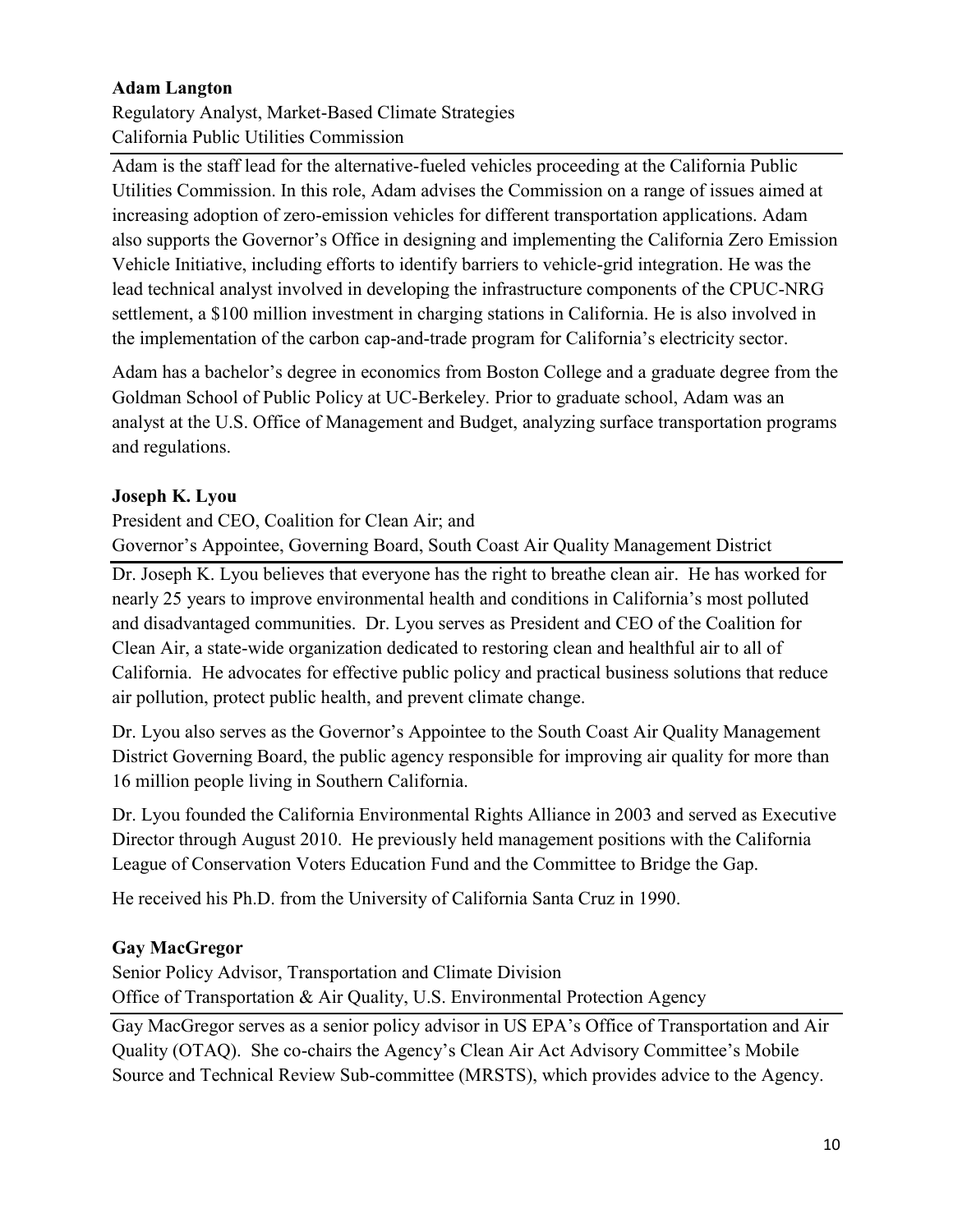Gay is also OTAQ's lead for environmental justice (EJ). In her most recent assignment, she directs OTAQ's Ports Initiative.

In addition to her primary duties, Gay also works with EPA's voluntary transportation programs, including the SmartWay Transport Partnership and the National Clean Diesel Campaign (NCDC) which focus on reducing the environmental impacts of goods movement.

During her tenure at EPA Gay has served in EPA's Office of Administration in Washington, DC, and EPA Region 9, in San Francisco.

Prior to coming to EPA, Gay worked for the National Institute of Environmental Health Sciences and the State of New Mexico. She has a master's degree in public affairs from North Carolina State and has done graduate work in urban planning at University of Michigan.

## **Cynthia Marvin**

Chief, Transportation and Toxics Division California Air Resources Board

Cynthia Marvin is the Chief of the Transportation and Toxics Division at the California Air Resources Board (ARB or Board). The Division is currently leading development of the new California Sustainable Freight Initiative; implementing existing diesel rules and Proposition 1B incentives for cleaner ports and rail yards; updating the State's air toxics programs to characterize and reduce the health risk from stationary and mobile sources; and guiding multiple State agencies responsible for investing nearly \$1 billion annually in Cap-and-Trade auction proceeds in transportation, energy, and natural resources projects that reduce greenhouse gases and maximize co-benefits for disadvantaged communities.

Ms. Marvin's prior division assignment included climate change policy and planning, low carbon fuels, and energy issues. Her background involves 25 years of experience with the Board managing California's State Implementation Plans; developing ARB's clean air strategy for mobile sources, fuels, and consumer products; and drafting air toxics regulations to protect public health. Prior to joining ARB, she worked as an Assistant Vice President in the banking industry and received a B.S. in Environmental Toxicology from the University of California at Davis.

# **Ryan McCarthy**

Science and Technology Advisor to the Chair at the California Air Resources Board California Air Resources Board

Ryan is the Science and Technology Advisor to the Chair at the California Air Resources Board, where he primarily focuses on transportation, energy and climate policy issues. Prior to his appointment at ARB by Governor Jerry Brown, McCarthy was chief writer of *Taking Charge,* a strategic plan for accelerating electric vehicle markets in California produced by the California Plug-In Electric Vehicle Collaborative. He was a Science and Technology Policy Fellow of the California Council on Science and Technology, where he worked in the office of California Assembly Member Wilmer Amina Carter and advised her on energy, environmental, and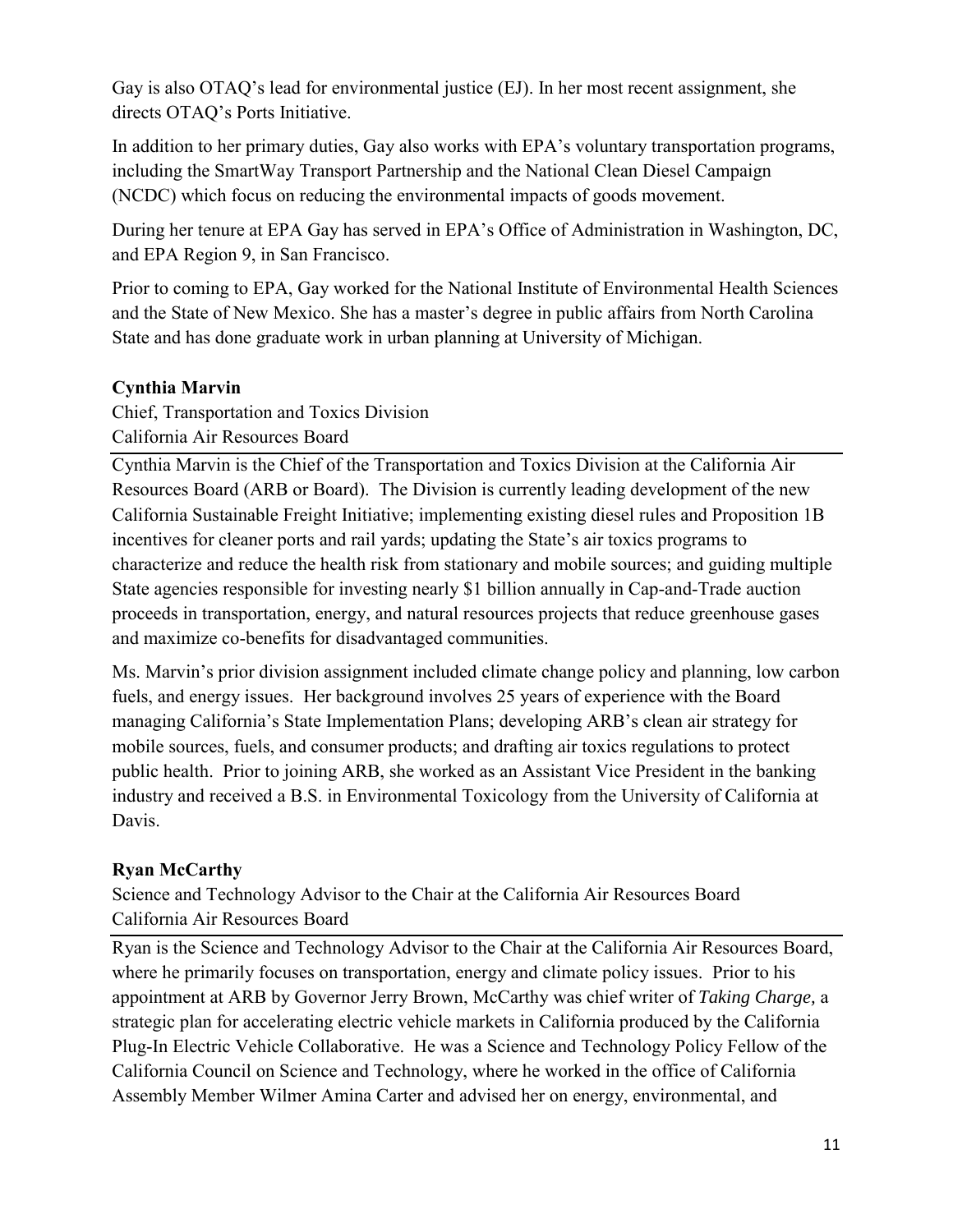transportation issues, among others. McCarthy holds master's and doctorate degrees in civil and environmental engineering from UC Davis, and a bachelor's degree in structural engineering from UC San Diego.

## **Penny McDaniel**

Co-Lead, West Coast Collaborative U.S. Environmental Protection Agency, Region 9

Ms. Penny McDaniel is an environmental scientist at the United States Environmental Protection Agency Pacific Southwest office in San Francisco. She currently serves as the EPA Region 9 Lead for the West Coast Collaborative, a public-private partnership to reduce diesel and greenhouse gas emissions in west coast states and the Pacific Island Territories. Ms. McDaniel also co-leads EPA's Office of International and Tribal Affairs' (OITA) US-Asia Pacific Port Sustainability program. Prior to her position with the Collaborative, she worked at EPA's Headquarters in Washington, DC on systems-based climate change analysis, renewable energy development and green remediation. Ms. McDaniel created and launched EPA's RE-Powering America's Land Initiative, bringing together renewable energy developers, land owners, and local, state and federal government agencies to assess and implement renewable energy generation facilities on impaired land. The RE-Powering America's Land Initiative was recognized by the Harvard John F. Kennedy School of Government as one of the top innovative government programs in the United States. She also developed EPA's Cleanup - Clean Air program in Region 9, which led to the establishment of green remediation policies and practices in EPA Regions throughout the nation. She started her career at the EPA as a Superfund Project Manager, where she managed the environmental cleanup of a diverse array of National Priority List (NPL) sites in the state of California. Ms. McDaniel has been with the EPA for 17 years, and holds a Bachelor's of Science in Environmental Science, and a Master's of Science in Environmental Management.

#### **Dennis McLerran**

Regional Administrator

U.S. Environmental Protection Agency, Region 10

Dennis McLerran was appointed by President Barack Obama to serve as the Regional Administrator (RA) for Region 10, leading a staff of over 500 employees, with a responsibility for an annual budget of over \$300 million. He was sworn in on February 22, 2010. As the RA, Dennis oversees the implementation and enforcement of the federal environmental rules and regulations in the States of Washington, Oregon, Idaho and Alaska, including 271 tribal governments in the Pacific Northwest and Alaska.

Before moving to EPA, Dennis served as Executive Director of the Puget Sound Clean Air Agency, and has been involved in a wide variety of state, local and federal issues and jobs in both the public and private sectors. Dennis has over 30 years of experience as an advocate, attorney and administrator, working on environmental, land use and climate issues.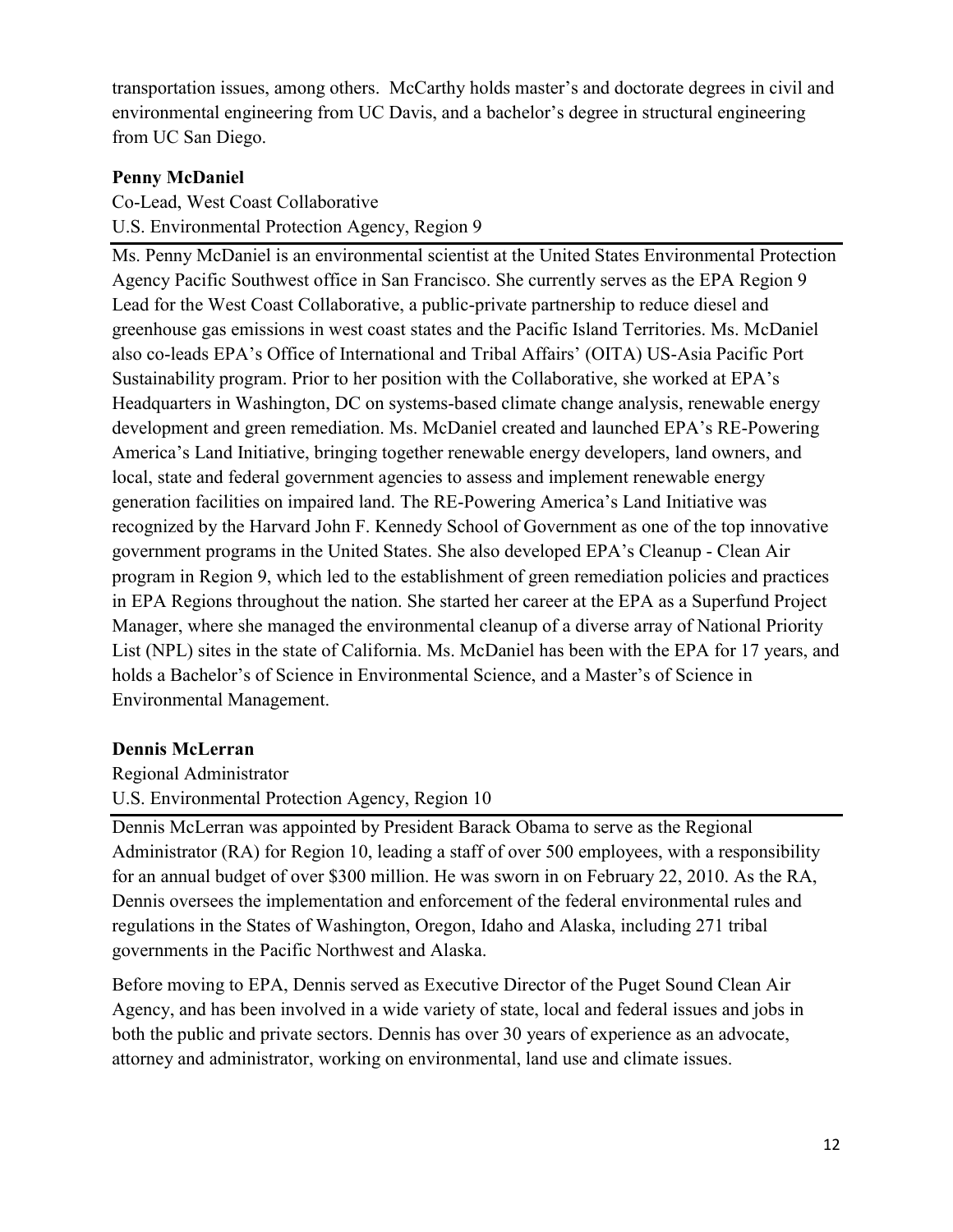Dennis is a native of Washington State, a graduate of the University of Washington and the Seattle University School of Law. He has been a Puget Sound Area resident for all of his adult life.

## **Matt Miyasato**

Deputy Executive Officer South Coast Air Quality Management District

Dr. Matt Miyasato is the Deputy Executive Officer for Science & Technology Advancement at the South Coast Air Quality Management District. He is responsible for the SCAQMD's Technology Advancement Office, Mobile Source Division, and Monitoring and Laboratory Analysis Division. Dr. Miyasato's principal charges are to identify, evaluate and stimulate development and commercialization of clean air technologies, develop and coordinate mobile source regulations, and to conduct ambient monitoring, source testing and laboratory analysis.

Dr. Miyasato received his undergraduate degree in Mechanical Engineering, and his Masters and Ph.D. in Engineering, specializing in combustion technologies and air pollution control – all from the University of California, Irvine. Dr. Miyasato has worked at Southern California Edison in the Nuclear Engineering Department and at General Electric, where he designed burners and combustion modifications for utility boilers. He was also a research scientist at UCI, where he managed the industrial burner research program and has publications on combustion phenomena, active control, and laser diagnostics. Dr. Miyasato has also been a lecturer at UCI for the undergraduate air pollution control course.

#### **Dale Morin**

Manager of Engineering & Environmental – West Regions Operations United Parcel Service, Inc.

Dale Morin is the UPS West Region Automotive Engineering Environmental & Training Manager; and has 22 years' experience at UPS. Dale has been in the aerospace and fleet maintenance industry for over 39 years. Mr. Morin has led efforts in alternative fuel projects and technology development for the domestic fleet. These projects include compressed  $\&$  liquefied natural gas, electric technology, hydrogen fuel cells, and hybrid vehicle development including both hybrid electric and hydraulic hybrid technologies. Presently, he oversees alternative fuel vehicles & equipment, infrastructure, maintenance & engineering training; continuously seeks & applies for Grant opportunities, implements various alternative fuel test projects, and manages fleet sustainability and environmental compliance regulatory activities. The UPS West Region operates over 35,000 pieces of on-road equipment daily within the 26 western states. Mr. Morin holds a Bachelor in Business Administration.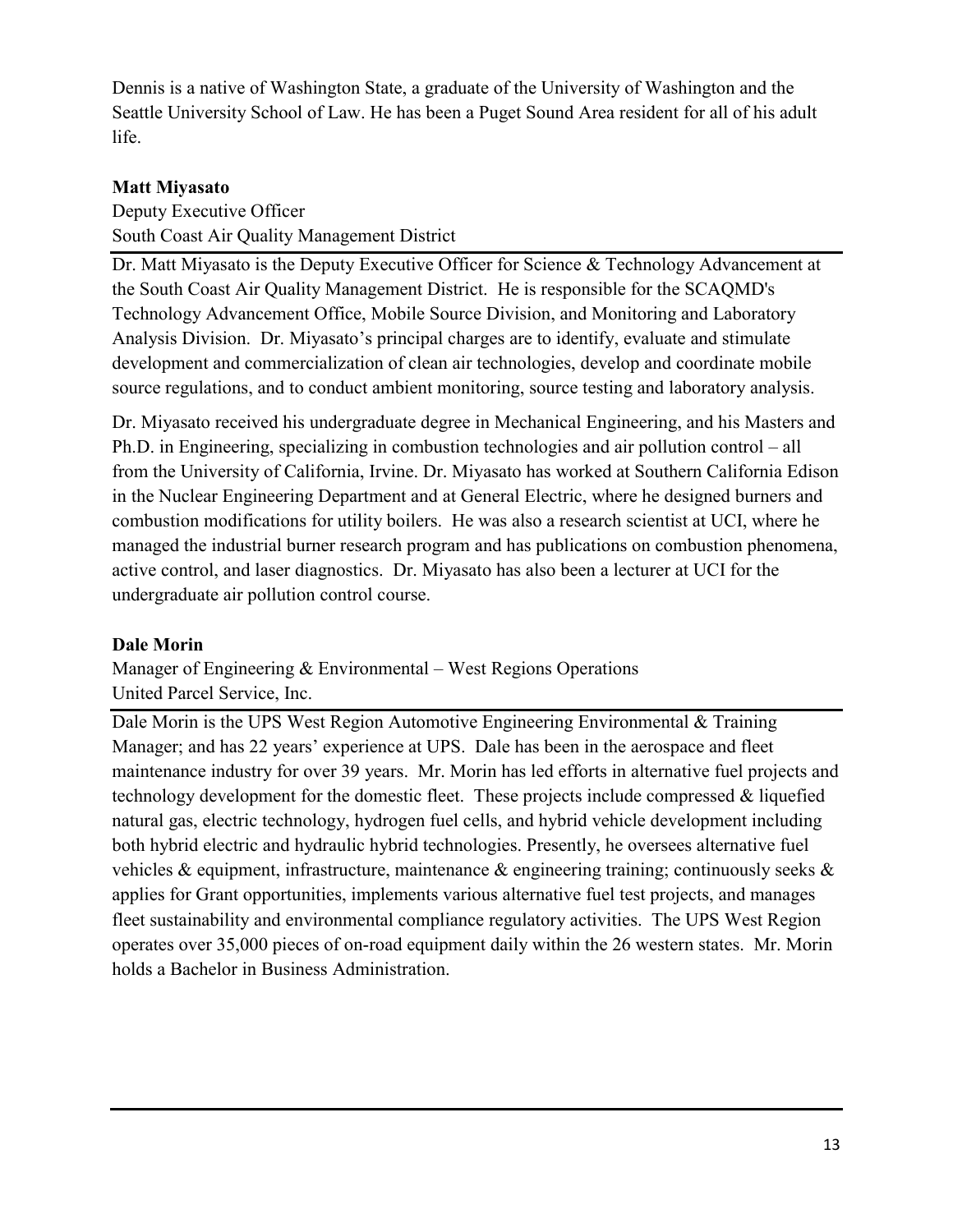# **Wayne Nastri**  President E4 Strategic Solutions, Inc.

Mr. Nastri is the President of E4 Strategic Solutions, Inc., a California and Washington DC based government affairs firm focusing on environmental and energy issues. In 2001 President George Bush appointed Mr. Nastri as Regional Administrator of the U.S. Environmental Protection Agency's Region 9 with its branch of 900 employees and authority over major programs on air, water, wetlands, and hazardous waste in California, Arizona, Nevada, Hawaii and the American Pacific Islands. Prior to Mr. Nastri's presidential appointment, he served as a Governing Board member of California's South Coast Air Quality Management District (he was Chairman of the Technology Committee), and as President of Environmental Mediation Inc., a Southern California based consulting firm. Most recently, Mr. Nastri co-directed the Energy and Environmental Practice at mCapitol Management, a DC based government relations and lobbying firm. Mr. Nastri has been at the center of some of today's most complex and challenging environmental issues and has significant experience in air, water, soil and hazardous waste. He personally championed the formation of the West Coast Collaborative in 2004, inspiring multiple other collaboratives across the country, and securing the National Clean Diesel Campaign's place as a program of significant importance in reducing emissions from diesel engines nationally.

# **Erik Neandross**

Chief Executive Officer Gladstein, Neandross & Associates

Erik Neandross is the CEO of Gladstein, Neandross & Associates (GNA), North America's leading full-service consulting firm specializing in market development of alternative fuel technologies for the on-road and rapidly developing off-road high horsepower sectors. Erik oversees GNA's day-to-day business operations, client work, and strategic growth initiatives. He works with GNA's technical, public affairs, grant, market analysis, and events & marketing teams to deliver an array of strategic planning, financial modeling, market intelligence, marketing and expert technical assistance to the firm's clients.

# **Timothy O'Connor**

Director of California Climate Initiative Environmental Defense Fund

Timothy ("Tim") O'Connor is a senior attorney and Director of Environmental Defense Fund's California Climate Initiative in their San Francisco office. Since joining EDF in 2006, Mr. O'Connor has engaged state regulatory agencies and legislature on the implementation of AB 32 with particular focus on heavy industries, alternative fuels and vehicles, natural gas, and compliance instruments in market-based emission reduction programs. During this time, Mr. O'Connor has also managed EDF's participation in both state and federal courts on issues related to climate, fuels and energy, both as a formal party and as amicus curiae.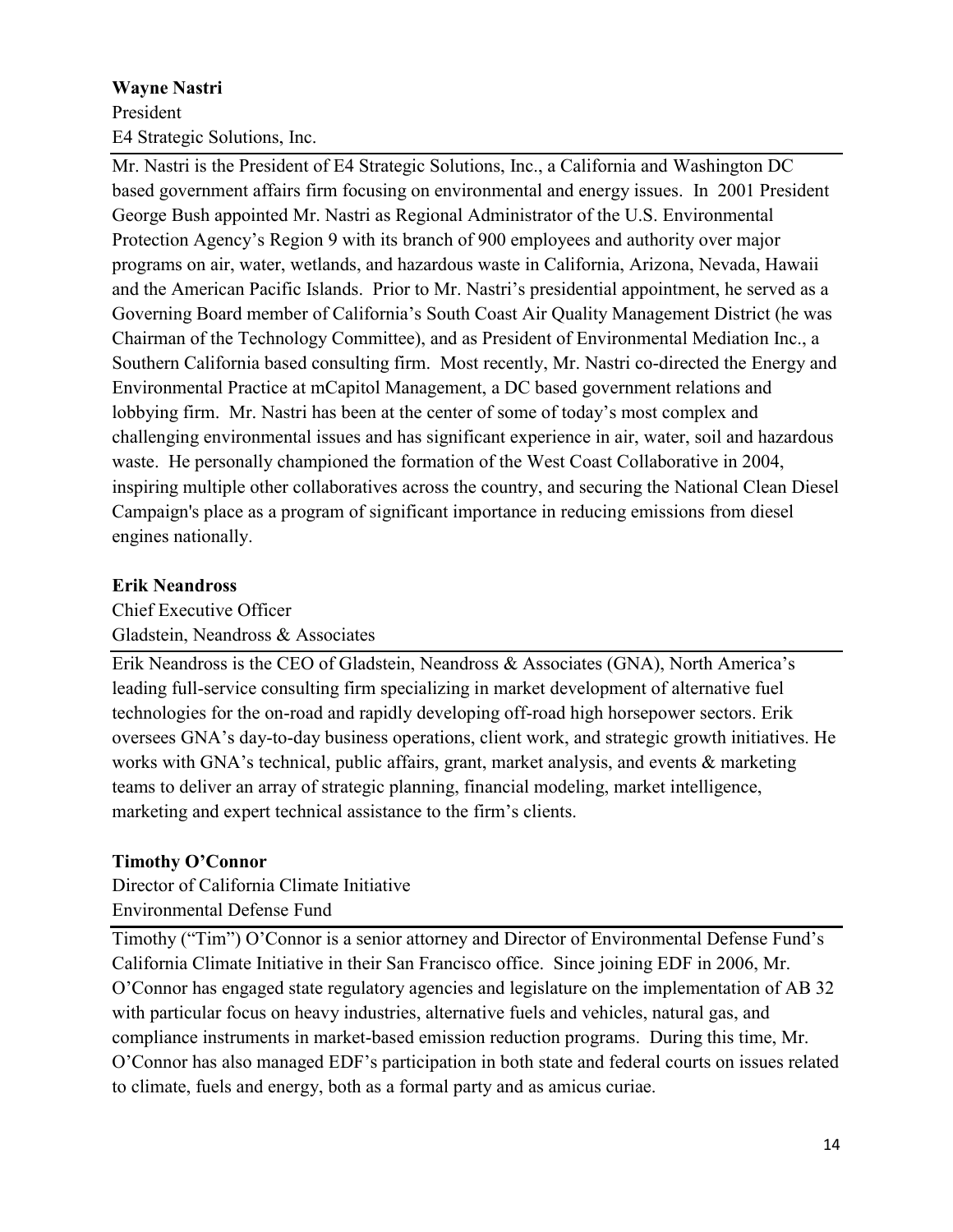Prior to joining EDF, Mr. O'Connor was a senior compliance inspector at heavy industrial facilities including petroleum refineries and power plants in the San Francisco bay area. He holds a Masters of Environmental Management Degree from Duke University and a J.D. from Golden Gate University with specializations in Environmental and Public Interest Law.

#### **Veerabhadran Ramanathan**

Distinguished Professor of Climate Sciences, UCSD, California UNESCO Professor of Climate and Policy, TERI University, Delhi Chair, ABC-International Program of UNEP

Dr. Ramanathan is a Distinguished Professor of Atmospheric and Climate Sciences at the Scripps Institution of Oceanography, University of California, San Diego. He currently chairs an international science team from Asia, Africa and Latin America under the Atmospheric Brown Clouds Program sponsored by the United Nations Environmental Programme.

Dr. Ramanathan discovered the greenhouse effect of halocarbons, particularly, CFCs in 1975. Along with R. Madden, predicted in 1980 that global warming would be detected by 2000. In 1985, he led the first international NASA/WMO/UNEP assessment on the climate effects of non- $CO<sub>2</sub>$  greenhouse gases and concluded that they are as important as  $CO<sub>2</sub>$  to global climate change. He was among a team of four which developed the first version of the US community climate model in the 1980s. In 1989, he led a NASA study that used satellite radiation budget instruments to conclude that clouds had a large global cooling effect. He led an international field experiment in the 1990s, with Paul Crutzen that discovered the widespread Atmospheric Brown Clouds (ABCs) over S. Asia, which have devastating health and climate impacts. He developed light weight unmanned aerial vehicles to track pollution plumes from S. Asia, E. Asia and N. America. His recent finding is that mitigation of short lived climate pollutants (black carbon, methane, ozone and HFCs) will slow down global warming significantly during this century. This proposal has now been adopted by the United Nations and 30 countries including USA and a new coalition, called as the, Climate and Clean Air Coalition is implementing mitigation actions for short lived climate pollutants. He now leads Project Surya which is mitigating black carbon and other climate warming emissions from solid biomass cooking in S. Asia and Kenya and is documenting their effects on public health and environment. Teaming up with California Air Resources Board and R. K Pachauri, he has initiated a World Bank sponsored project to reduce soot emissions from the transportation sector in India.

He has won numerous prestigious awards including the Tyler prize. the top environment prize given in the US; the Volvo Prize; the Rossby Prize and the Zayed prize. In 2013, he was awarded the top environment prize from the [United Nations,](http://www.unep.org/champions) the Champions of Earth for Science and Innovation. He has been elected to the US National Academy of Sciences, American Philosophical Society, the Pontifical Academy by Pope John Paul II and the Royal Swedish Academy of Sciences.

He is now serving in Pope Francis' Council for the Pontifical Academy of Sciences; and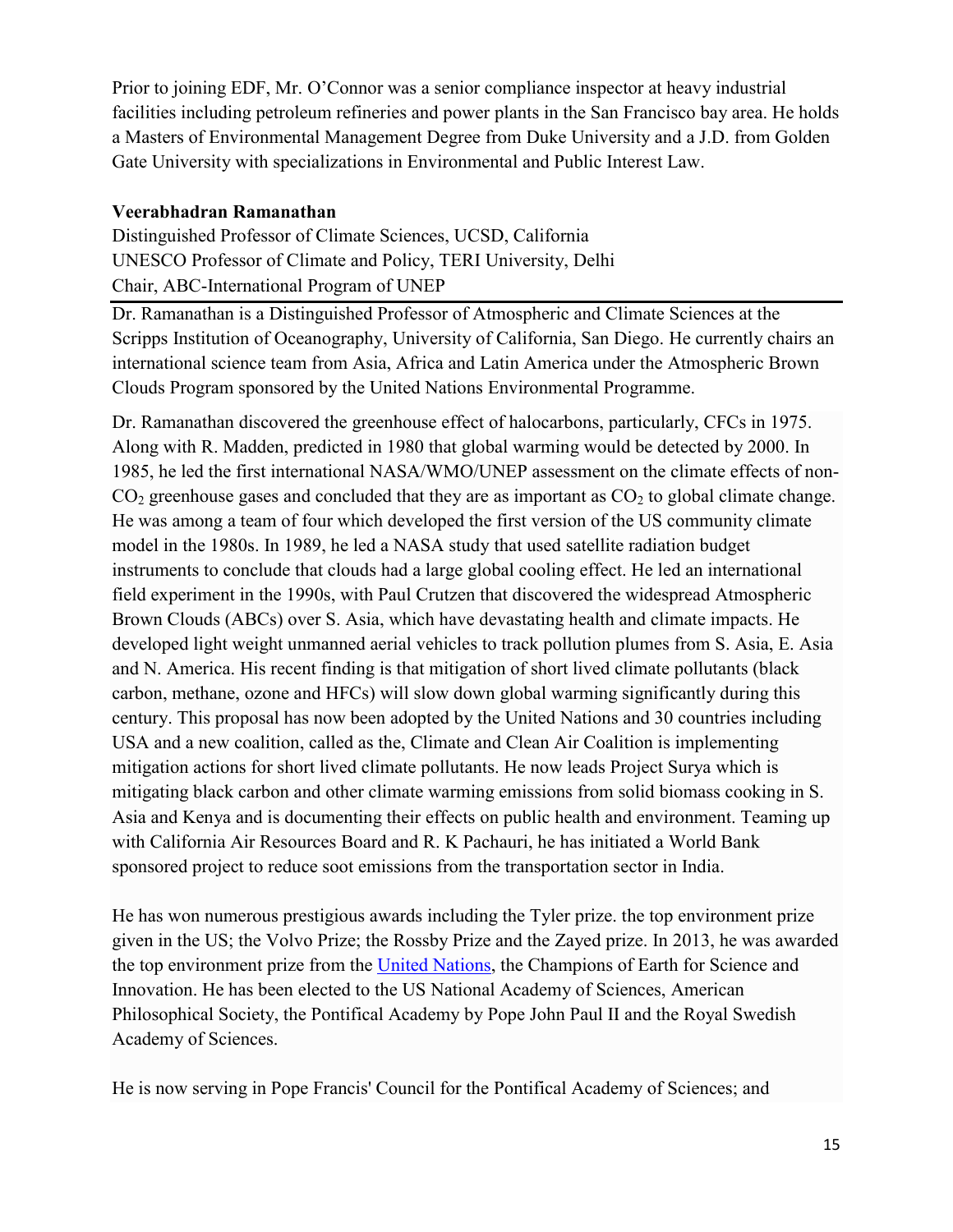UNESCO awarded the Climate and Policy professorship at TERI Deemed- University in New Delhi, India. He is co-organizer of a 2014 Vatican meeting on "Sustainable Humanity, Sustainable Nature" of social and natural scientists, philosophers and policy makers.

## **Gabe Rozsa**

Managing Director Prime Policy Group

Gabe Rozsa is a Managing Director at Prime Policy Group who specializes in energy, environment and infrastructure issues. Gabe most recently served as Environmental Counsel on the Republican staff of the House Science Committee and Staff Director of its Energy Subcommittee. In those roles, he assisted members of the Committee with the planning, preparation and staffing of hearings relating to a variety of energy and environmental issues, as well as work on comprehensive energy legislation, energy-related provisions of the 2002 Farm bill, authorizing legislation for the creation of the Department of Homeland Security, and providing counsel on a broad range of environmental, energy and science issues of interest to Committee Chairman Sherwood L. Boehlert (R-NY), a leader of the House Republican moderates.

Gabe previously served as Counsel to Republican Members of the House Public Works and Transportation Committee (renamed the Transportation and Infrastructure Committee in 1994). In that capacity, he advised Members on a variety of water related issues tied to Federal environmental and resource development programs. During his more than nine years with the Committee, he served as a lead Republican counsel to the subcommittee during the last major reauthorizations of the Clean Water Act (1987) the Superfund hazardous waste cleanup program (1986) four major Army Corps of Engineers authorization bills (1986, 1988, 1990 and 1992), the Energy Policy Act (1992), the Oil Pollution Act (1990), the Robert T. Stafford Disaster Relief and Emergency Assistance Act (1988), as well as issues related to the Tennessee Valley Authority and the National Dam Safety Program.

He holds a Masters of Law in environmental law from the George Washington University, a Juris Doctorate from Washington University and a Bachelor of Arts degree from the University of Virginia.

# **Seyed Sadredin**

Executive Director/Air Pollution Control Officer San Joaquin Valley Unified Air Pollution Control District

Seyed Sadredin became the Air Pollution Control Officer / Executive Director of the San Joaquin Valley Air Pollution Control District in March 2006. He oversees an agency with a staff of more than 300 and an annual budget of approximately \$200 million. More than  $\frac{3}{4}$  of the District's annual budget is devoted to grants to the private sector, municipalities, and the general public for funding voluntary emission reduction projects.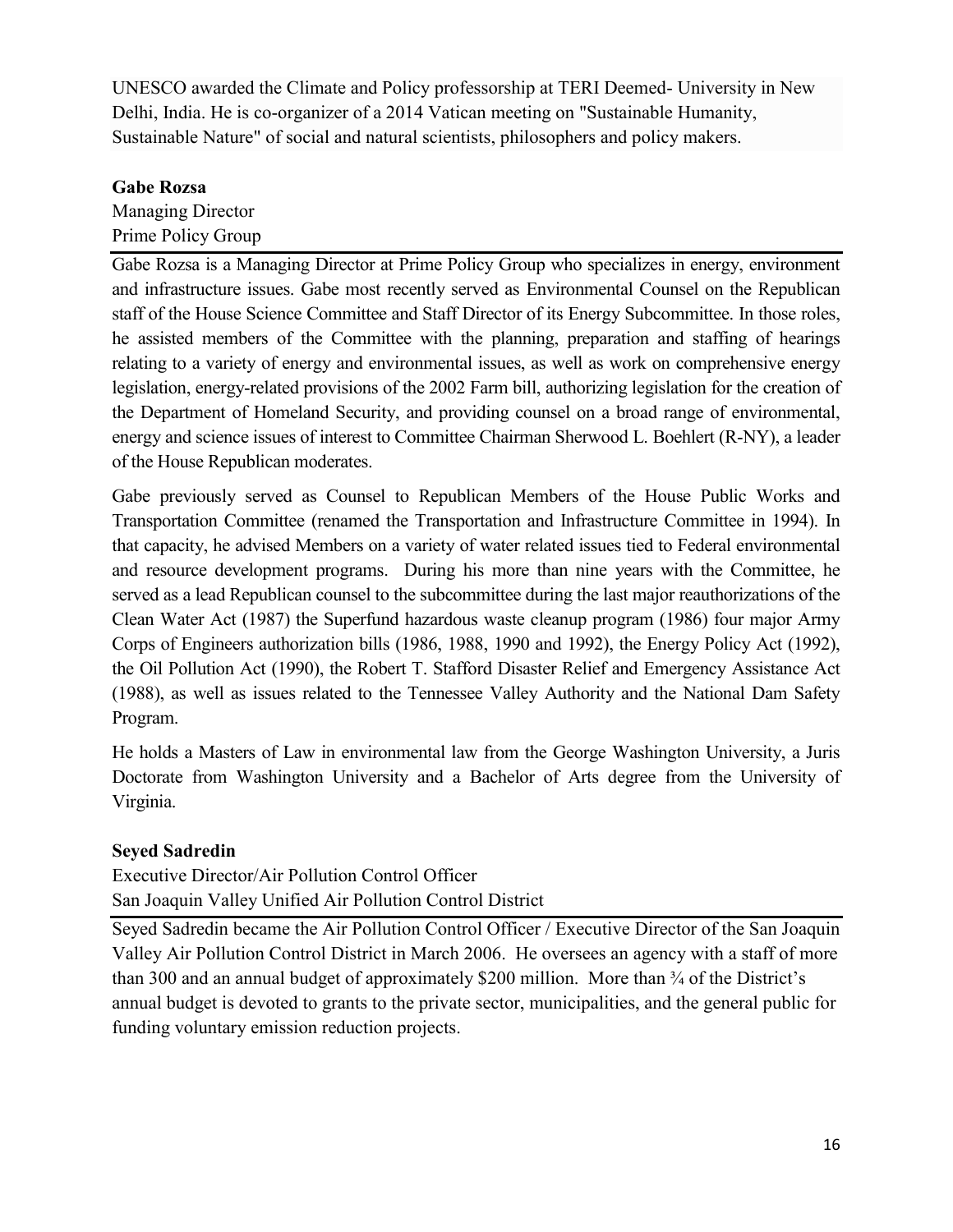Under his leadership, the District developed a clear Mission for improving the Valley's health and quality of life through effective and innovative strategies and has focused on providing excellent customer service to the general public and the regulated community.

In the past five years, Sadredin has overseen the development and implementation of innovative emission-reducing rules including Indirect Source Review (ISR), which addresses emissions resulting from development, and the Employer Trip Reduction Rule (eTRIP), which promotes commute-related transportation alternatives. Under his leadership, the District has fostered the formation and active participation by the Valley's Environmental Justice Advisory Group.

Sadredin championed an increase in voluntary public involvement through the creation of the Healthy Air Living program and the successful "Make One Change" outreach program which challenges Valley residents to make air-friendly lifestyle choices. Reflecting a core belief in the role of innovation, Sadredin initiated the implementation of the Technology Advancement Program, which promotes new clean air technology development in the Valley.

Sadredin has more than 30 years of experience in directing, developing, applying and administering air quality improvement programs. He holds a Bachelor of Science degree in mechanical engineering from California State University, Sacramento.

#### **Allen Schaeffer**

Executive Director Diesel Technology Forum

Since 2000, Allen Schaeffer has served as chief executive and spokesperson for the Diesel Technology Forum - the nation's leading advocate for clean diesel technology.

Mr. Schaeffer has over 27 year's experience in environmental, health and energy policy, He has testified before both houses of the U.S. Congress and many state legislatures and agencies on a variety of matters affecting diesel technology, including climate change, black carbon, state diesel emissions inspection programs, and other clean air and alternative fuel issues.

From 1987 through 2000, he served as Vice President of Environmental Policy at the American Trucking Associations (ATA). Here he represented the industry in legislative and regulatory policy matters at the national level including the Clean Air Act Amendments of 1990, and was principal environmental and energy advisor to 60 affiliates at the state and regional level. Schaeffer has also served on EPA's Federal Advisory Committee Subcommittee on Ozone, Particulate Matter and Regional Haze and the Clean Diesel Workgroup of the Mobile Source Technical Review Committee. He was also the principal architect of the first clean diesel outreach program—"On the Road to Clean Air," a joint project with the Engine Manufacturers Association.

He has forged landmark relationships and joint initiatives with environmental groups including the Natural Resources Defense Council and the Environmental Defense Fund and the Clean Air Task Force. Under his leadership the Forum has been involved with leaders at the highest levels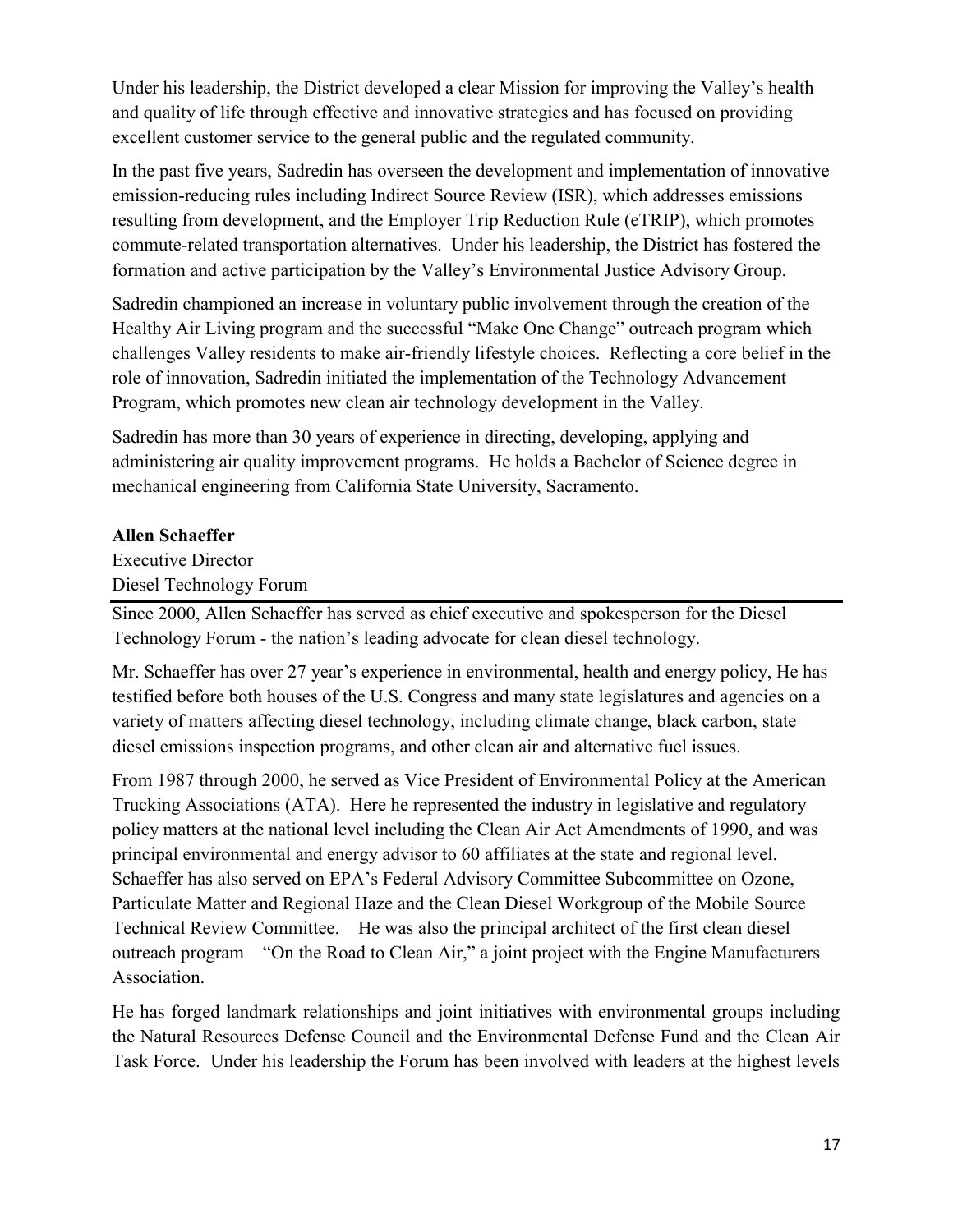of government, including Secretaries of Energy, Transportation, and the EPA Administrator, and has conducted a clean diesel demonstration for the President of the United States.

He holds a Bachelor of Science degree from the University of Maryland College Park and a Master of Environmental Health Sciences degree from Johns Hopkins University Bloomberg School of Public Health.

## **Samir Sheikh**

Deputy Air Pollution Control Officer San Joaquin Valley Unified Air Pollution Control District

Samir Sheikh currently serves as the Deputy Air Pollution Control Officer for the San Joaquin Valley Air Pollution Control District. In this position, he oversees the functions the Air District's grant programs, which provide over \$100 million in grant funding annually for projects that benefit air quality. Additionally, he oversees the Air District's planning, rule development, technology advancement, and air quality analysis programs, which are tasked with developing the Air District's long-term air quality strategies and regulations. Samir previously served as a manager in the Air District's permitting program where he implemented the Air District's air toxics reduction program and worked with the newly regulated agricultural community to implement new air quality measures. Mr. Sheikh holds a Bachelor of Science degree in mechanical engineering and a Master of Business Administration degree from California State University, Fresno.

## **Chris Shimoda**

Director of Policy California Trucking Association

Chris Shimoda is the Director of Policy for the California Trucking Association and is responsible for overseeing the CTA's public policy development and implementation. He has been with CTA since 2007 and has previously managed both the Association's Safety and Environmental Policy. Throughout his career Chris has worked with California agencies including the California Air Resources Board and California Highway Patrol on the development and implementation of major programs and regulations impacting the trucking industry. He is a graduate of UC Davis.

#### **Melissa Shurland**

Program Manager for Research and Development Federal Railroad Administration

Melissa Shurland is a Program Manager in the Office of Research and Development at the Federal Railroad Administration (FRA). She obtained her BS in Mechanical Engineering from NYU Polytechnic School of Engineering. Melissa manages all alternative fuels, engine efficiency and emissions improvement technology development projects for the FRA. Her current project portfolio includes investigating the safety and efficiency of natural gas as an alternative fuels for rail transportation.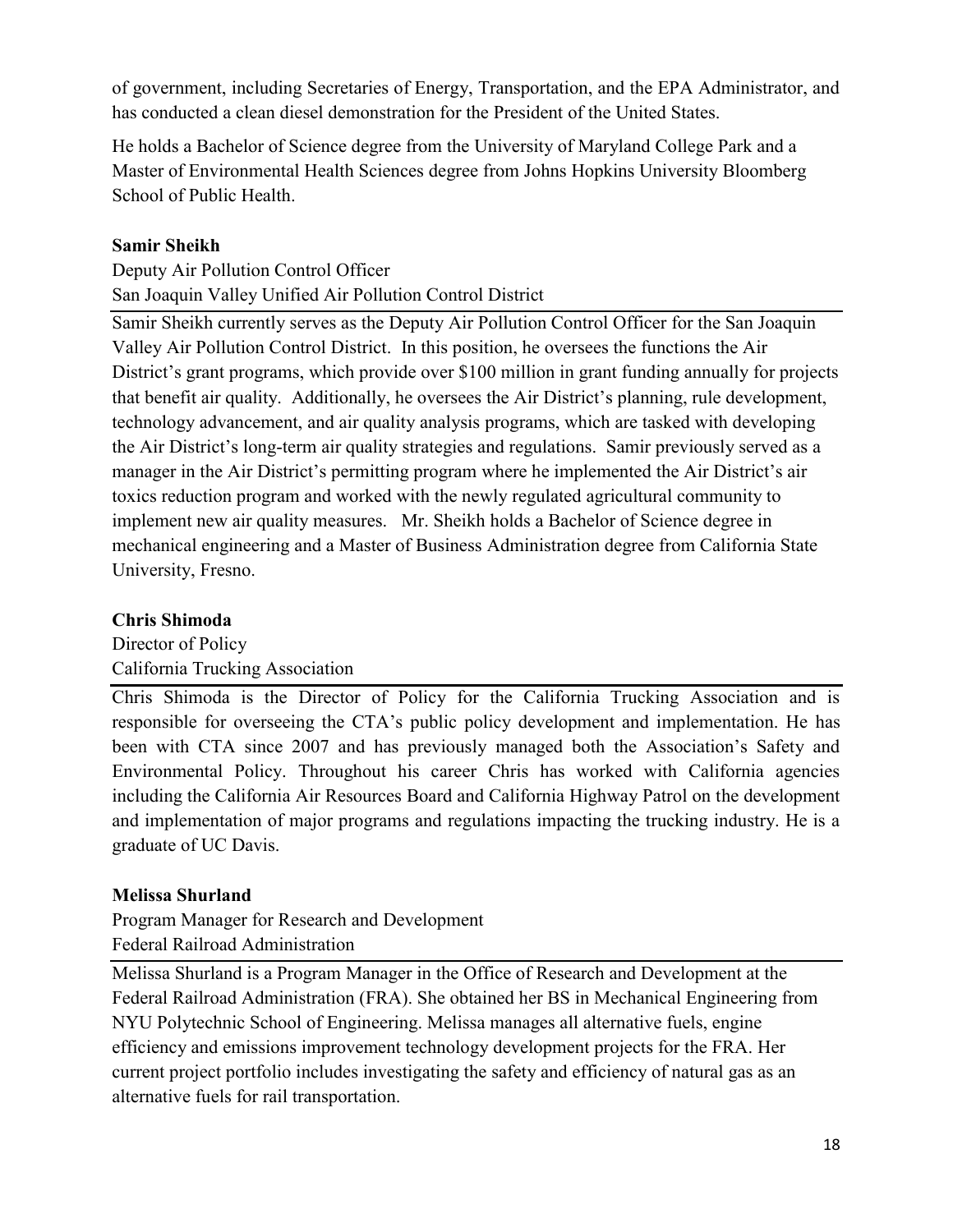## **Tim Taylor**

Manager of Land Use, Communications and Mobile Sources Sacramento Metropolitan Air Quality Management District

Tim Taylor is the Manager of the Land Use, Communications and Mobile Source Division at the Sacramento Metropolitan Air Quality Management District (SMAQMD), a position he held from 1996 to 2003 and again from 2007 to the present. Between 2003 and 2007, he was the Government Relations Manager for Cleaire, a Bay Area based manufacturer of diesel particulate filters. He is also the Vice President and Co-coordinator of the Sacramento Clean Cities Coalition.

## **Bill Van Amburg**

Senior Vice President CALSTART

Bill is the Senior Vice President of CALSTART, the nation's leading clean transportation technology organization. He has over 35 years of experience, including technology development, commercialization and marketing. CALSTART works across all fuels, technologies and vehicles; Bill primarily leads program teams driving faster commercialization of clean, efficient commercial vehicles. Key programs include the national High-Efficiency Truck Users Forum (HTUF) program in partnership with the US Army, the US-China Clean Truck and Bus Technology Forum in partnership with the Department of Commerce, the Hybrid and Zero Emission Truck and Bus Voucher Incentive Program for the California Air Resources Board, the New York Truck Voucher Incentive Program for NYSERDA, the Chicago Area Alt Fuels Deployment Program with the City of Chicago, the NAFA Sustainable Fleet Standard Program for the National Association of Fleet Administrators and the CLEAN Truck Demonstration Program with the California Energy Commission. He is a graduate of the University of California, Berkeley with a degree in Anthropology, a graduate of the Executive Management Program at UCLA's Anderson School of Management, has a certificate in brand management from Stanford and serves on the Board of the North American Council for Freight Efficiency.

#### **Erik White**

Chief, Mobile Source Control Division California Air Resources Board

Erik oversees a staff of over 180 in the development and implementation of California's heavyduty emission reduction programs for both new and in-use vehicles. Erik is also responsible for working closely with other government agencies and stakeholders on the coordinated development, implementation and deployment for new and emerging low-emission advanced hybrid and electric drive vehicle technologies, which includes overseeing \$300 million of annual state funding in support of these efforts. Erik received his Bachelor of Science degree in Aerospace Engineering from UCLA in 1993.